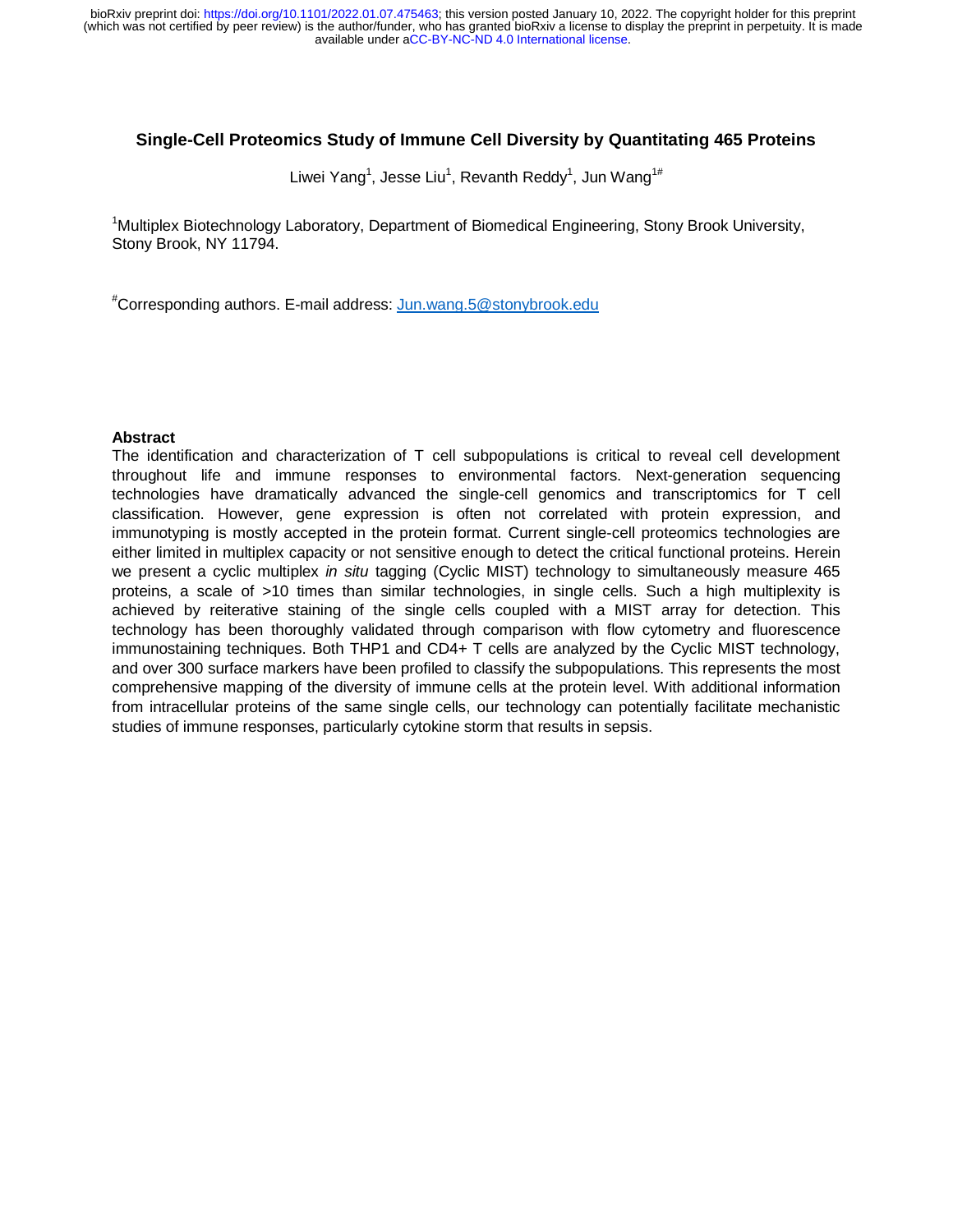### **Introduction**

Human T cells play a fundamental role in the establishment and maintenance of adaptive immunity<sup>1, 2</sup>. T cells are highly heterogeneous in human adults, since naive T cells have stem cell-like properties and can differentiate into virtually all different types of T cells with specialized functions<sup>3, 4</sup>. For example, they express different receptors with the potential to recognize various antigens from pathogens, tumors, and the environmental stimulations and subsequently generate highly diverse populations such as cytotoxic, memory, effector, or regulatory T cells<sup>5</sup>. In addition, T cell subpopulations are also associated with the life stages and tissue compartment, and different sites exhibit distinct kinetics of changes as individuals age<sup>6,</sup>  $7.$  A well-established phenotypic and functional profiling of T cells would highly contribute to dissect the immunity alterations related to the processes of autoimmune diseases and cancers development and also reveal how immune homeostasis are maintained in response to the increasing number of different pathogens $5, 6, 8$ .

With the dramatic progress of single-cell genomics, epigenomics, and transcriptomics, significant advances have been made in methods to annotate T cell subpopulation and the identification of new cell types by single-cell RNA sequencing (scRNA-seq)<sup>9, 10, 11, 12, 13, 14</sup>. Recent large-scale efforts, such as the Human Cell Atlas (HCA) project, are attempting to use scRNA-seq to produce cellular maps of entire T cell lineages in human thymus by conducting immunophenotyping at the single-cell level<sup>12</sup>. However, proteins, instead of mRNAs, carry most of the biological functions within a cell and participate in almost all  $cellular$  processes including signal transduction, transportation and secretion, di $\square$ erentiation and proliferation<sup>15, 16, 17</sup>. For instance, the subsets of memory  $CD4^+$  and  $CD8^+$  T cells in peripheral blood mononuclear cells are usually identified based on their profile of secreted cytokines and the expression of cell surface markers like CCR7 and CD62L<sup>18</sup>. Furthermore, protein abundance cannot necessarily be inferred directly from mRNA abundance<sup>19, 20</sup>. The human genome has been estimated to contain approximately 20,000 protein-coding genes, but the number in proteome is considerably higher, as a result of DNA sequence variations, alternative mRNA splicing and posttranslational modifications<sup>16, 21, 22, 23</sup>. This has been validated by Peterson et al that the CD4 and CD8 proteins of T cells and mRNA copy numbers are highly uncorrelated<sup>24</sup>. Another representative example is that some forkhead box  $\overrightarrow{P3}$ (FOXP3)<sup>+</sup> regulatory T cells lose FOXP3 gene expression and take on an effector memory T cell phenotype producing interferon-γ (IFN-γ)<sup>25, 26</sup>. Therefore, the definition and classification of T cell<br>cubnoquiation only by the genetic information has been computed orbitrary and inquificiant, and to fully subpopulation only by the genetic information has been somewhat arbitrary and insufficient, and to fully understand functional properties of cells, those molecular genetic techniques need to be complemented with high performance single-cell protein analyses to define T cell phenotypes<sup>16, 23, 24</sup>.

Current methods for single-cell protein detection are commonly suffered from throughput and multiplex capability<sup>16, 27</sup>, and the range of attainable information normally only span dozens of proteins per cell, which are limited by spectral overlap of fluorophore labels in fluorescence flow cytometry (~17) and the available number of stable metal isotopes in mass cytometry  $(-40)^{28, 29}$ . Emerging CyCIF (~60) and REAP-seq  $(-82)$  techniques increased the detection multiplexity to some extent<sup>24, 30</sup>, but they are still not su $\Box$ cient to cover the whole spectrum of the functional proteome. In this report, we described a single cell cyclic multiplexed *in situ* tagging (Cyclic MIST) technique that are capable of analyzing hundreds to thousands of protein targets with high throughput and high sensitivity. The high content of protein profiling is achieved by multi-round immunostaining with photocleavable oligo barcoded-antibody conjugates and multi-cycle decoding process on complementary oligo modified-microbeads array. Single cells in a microwell chip were reiteratively stained by different conjugates cocktail, with up to 50 conjugates in each staining round. The released oligos from the conjugates upon UV exposure were captured on the MIST array, and the 50 types of captured oligos on each microbead were identified by the decoding process. By repeating the staining round for 10 times, the detection multiplexity by the Cyclic MIST could expand to a level of 465 proteins, a task which is unachievable by current single-cell proteomic techniques. We have thoroughly validated the Cyclic MIST technology and compared its performance with standard flow cytometry and immunofluorescence microscopy using human monocyte THP-1 cells. Most cluster of differentiation (CD) proteins are included in the large panel, and additional 146 intracellular proteins are also profiled simultaneously for every cell. Application of this technology to CD4<sup>+</sup> T cells leads to discovery of substantially different subpopulations as well as the corresponding intracellular networks pertinent to them. We expect this advanced single-cell proteomic technique could comprehensively profile the diversity of various T cells and provide a cell annotation reference in the identification and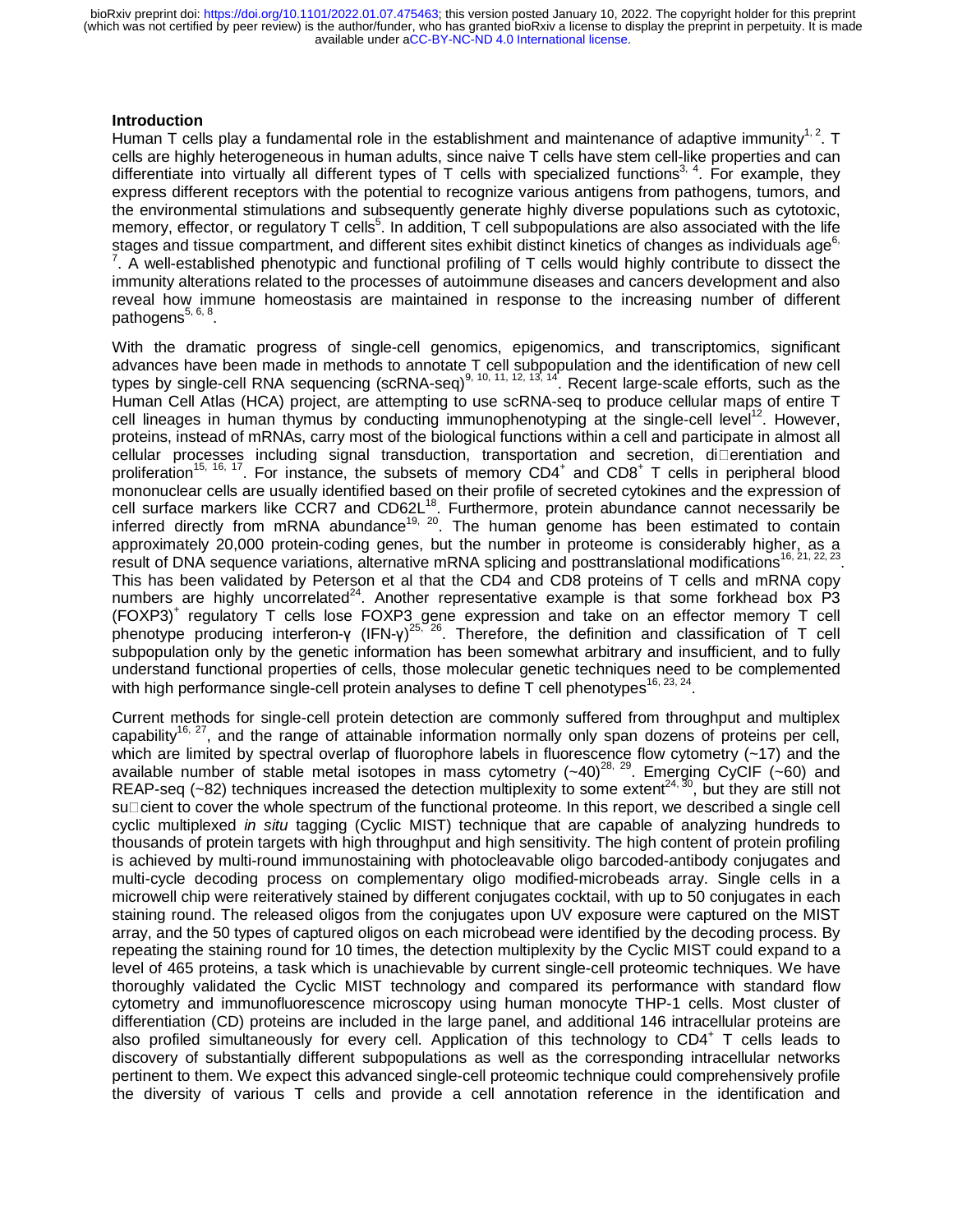characterization of novel or rare T cell types, in addition to providing insights into the underlying ng mechanisms of T cell development and developing targeted strategies to modulate T cell-mediated immunity in vaccines and immunotherapies.

## **Results and Discussion**

## **Principle of Cyclic MIST Technology**

The cyclic MIST platform is a highly multiplexed single-cell proteomics technology which involves multi- round antibody staining/elution and multi-cycle decoding procedure (Figure 1). Specifically, single cells were loaded into a PDMS microwell chip and simultaneously stained by a cocktail solution of photocleavable oligo barcoded-antibody conjugates. Each antibody was tagged with its unique short oligo go by two photocleavable linkers, and one end of the oligo has a biotin moiety. The stained cells were then sealed with a MIST array, which was featured with a highly compact monolayer of oligo-functionalized microbeads. The oligos on the microbeads were complementary to the oligos of the conjugates so that at each type of microbeads was able to detect one species of protein from the conjugates cocktail. Upon UV V exposure, the released oligos from the single cells were captured and detected on the MIST array by adding streptavidin dye. The signal intensities on the microbeads, which correspond to the amount of released oligos, were proportional to the amount of proteins being detected. Meanwhile, the antibodies on the cells were removed by an elution buffer to recover the antigens, initiating the next staining round by another different panel of conjugates cocktail for cellular targeting.



Figure 1. Workflow of cyclic MIST platform for highly multiplexed single immune cell protein analysis. The single immune cells on a PDMS microchip are processed through *K* rounds of iterative immunostaining by photocleavable biotinylated oligo barcoded-antibody cocktail. After each round of staining, the released oligo barcodes upon UV exposure are detected on MIST microbeads array. The identities of each microbeads can be assigned by performing *N* decoding cycles using *M* different colors of complementary oligo-dyes, thus yielding an unprecedented profiling level of protein detection derived as *K × MN* .

To determine which protein/oligo is detected on individual microbeads, a decoding process was as conducted through reiterative labeling/quenching cycles of the microbeads. In principle, although all the he microbeads are randomly distributed on the whole array, the location of each microbeads is spatially fixed, thus the oligo type on a specific microbead could be identified by successive cycles of dissociation and hybridization process with different fluorophore tagged complementary oligos. After the decoding ng procedure, each microbead exhibits its particular footprints of color changing, as predesigned in the decoding map, so that the type of oligo or the detected protein by this specific microbead was identified procedure, each microbead exhibits its particular footprints of color changing, as predesigned in the<br>decoding map, so that the type of oligo or the detected protein by this specific microbead was identified<br>accordingly. T dyes, in combination with *K* round of cellular targeting, yielding an unprecedented profiling level of protein in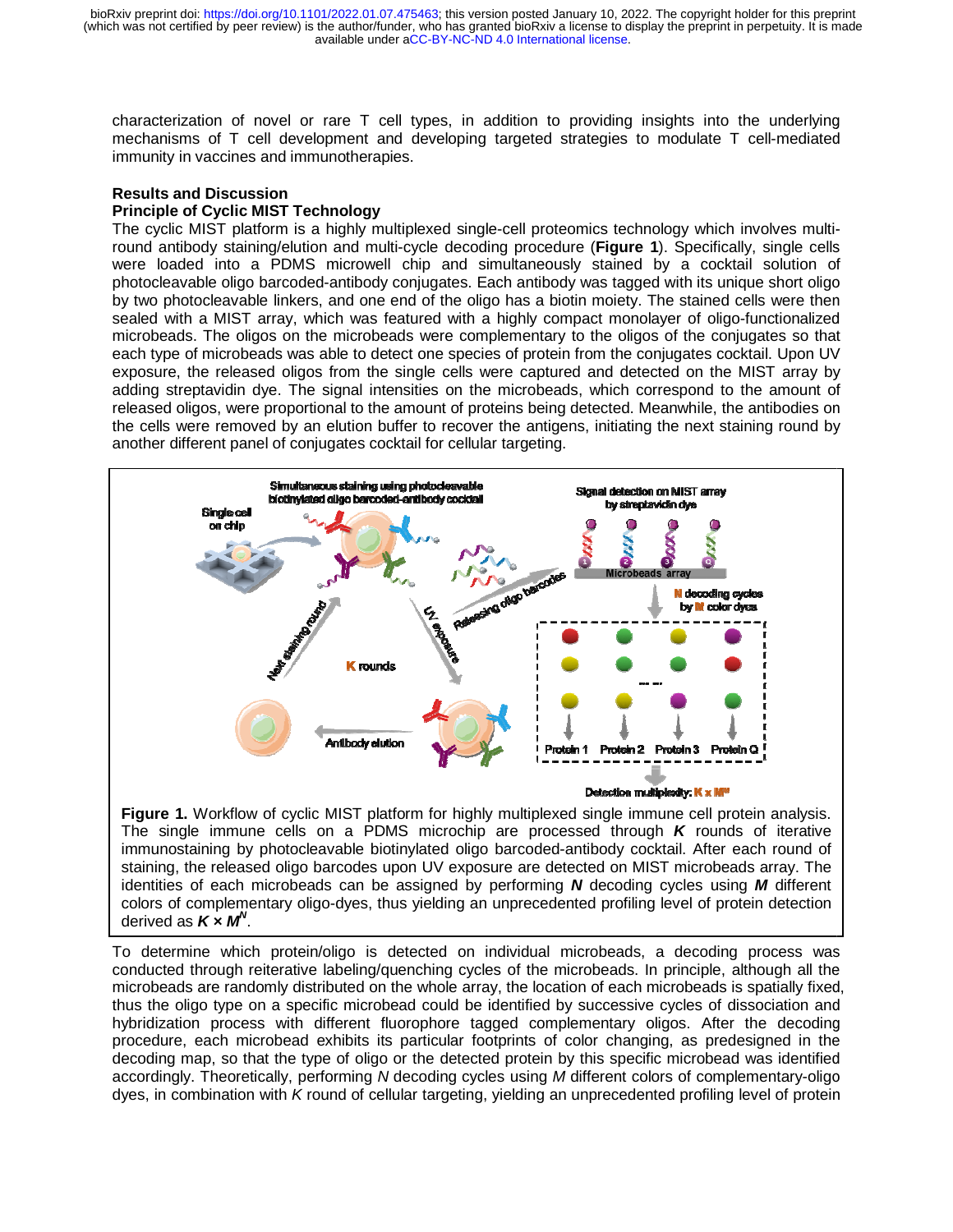detection derived as  $K \times M^{\vee}$ . In this report, up to 50 proteins were detected in each staining round to avoid antibodies overcrowding, and 3 decoding cycles by 4 different dyes (Alexa Fluor 488, Cy3, Cy5 and nd Alexa Fluor 750) were utilized to identify each type of microbeads. After 10 rounds of antibody staining/elution, 465 proteins containing 319 surface marker proteins and 146 intracellular proteins were finally profiled.



**Validation of Cyclic MIST Technology**

**Figure 2.** Validation of cyclic MIST platform. a) Representative surface protein-staining results from flow cytometry ( $n = 20,000$  cells) and cyclic MIST ( $n = 1,512$  cells) analysis of THP1 cells. The x and y axis represent the log normalized intensity of the individual protein. For the flow cytometry measurements, the gates were determined by isotype control staining. For the cyclic MIST analysis, the gates separating protein expressed cells and non-protein expressed cells are determined from 0 cell microchip (background) measurements plus 3 x standard deviation. The frequency versus intensity for the individual protein are provided in each quadrant of the scatter plots. b) Correlation of 9 representative protein expression levels between the single cell averages measured by conventional immunofluorescence staining (n =20 cells) and cyclic MIST (n = 400 cells) methods. The correlation coefficient R equals 0.88 for these two methods. c) Representative protein intensities detected by cyclic MIST technology across 10 staining rounds from the same single cells.

The cyclic MIST platform was fully validated by using THP-1 human monocyte cell line. We firstly compared cyclic MIST with standard flow cytometry in analysis of membrane protein expression in the he THP-1 cells. Five surface antigens (CD107a, CD107b, CD81, HLA-DR and CD147) were measured and nd analyzed via traditional dot plots by means of the log normalized intensity of the individual protein. For the he flow cytometry analysis, the baseline was referred as the isotype-matched controls. For the cyclic MIST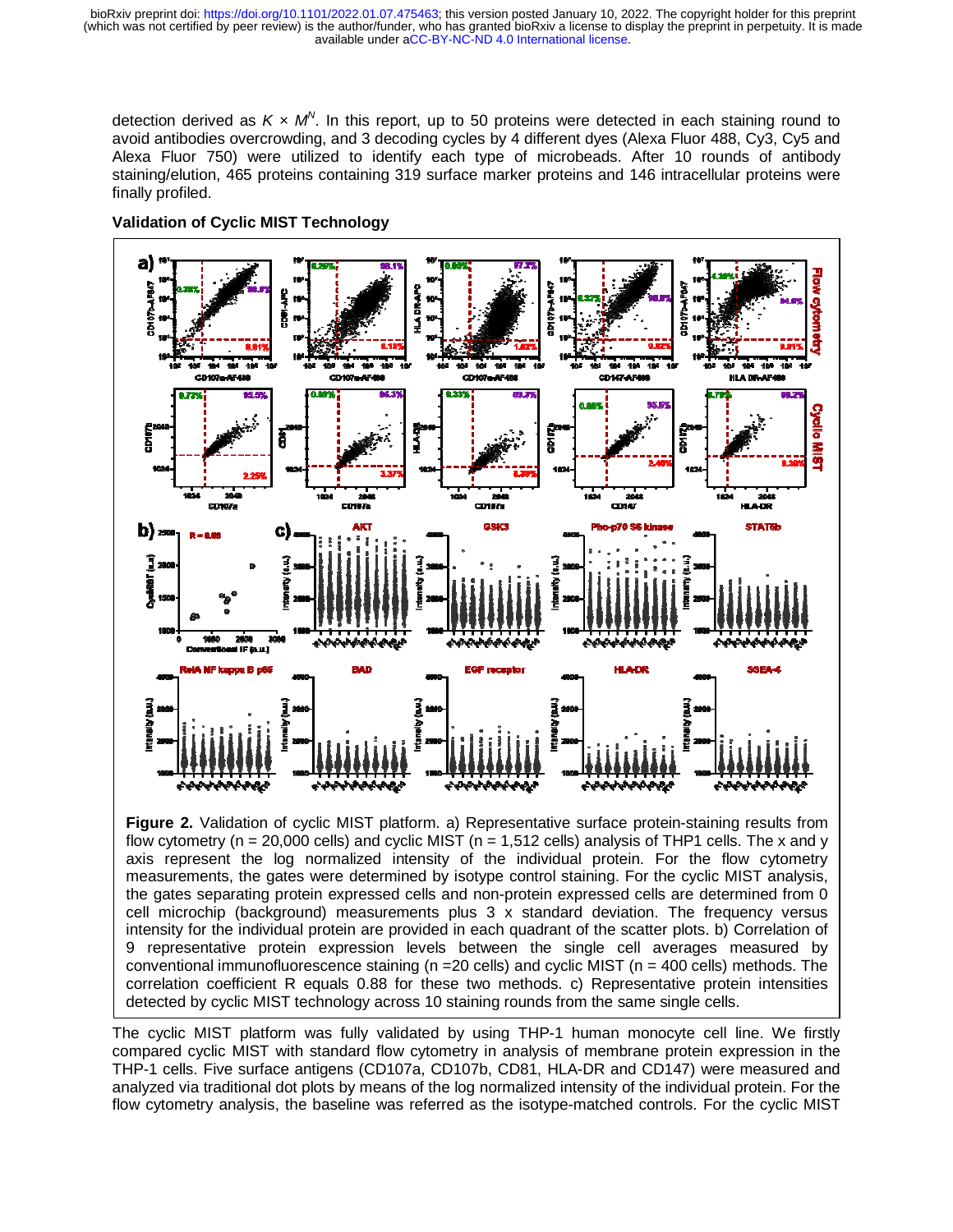technology, the protein intensity from zero-cell microwells (background) plus 3 x standard deviation was considered as the confident threshold. As shown in the **Figure 2a**, both platforms yielded quantitatively similar tendencies for the gated cell populations in dual-proteins analysis, despite that the measured fraction of cells in each quadrant were not exactly matched. For example, the frequencies of CD107b<sup>+</sup>, CD81<sup>+</sup> and HLA-DR<sup>+</sup> cells gradually decreased with increasing frequencies of only CD107a<sup>+</sup> cells by the two techniques. Similarly, the frequencies of only CD107b<sup>+</sup> cells increased with decreasing frequencies of CD147<sup>+</sup> and HLA-DR<sup>+</sup> cells, respectively.

We further compared the cyclic MIST measurements to conventional immunofluorescence (IF) staining of bulk assay. Nine representative proteins (AKT, GSK3, Pho-p70 S6 Kinase, STAT5b, RelA/NF kappa B p65, BAD, EGF receptor, HLA-DR and SEEA-4) that covering canonical pathways, cell apoptosis, transcription factor, phosphorylated protein and surface marker proteins were detected by these two techniques. The results were relatively comparable to each other with a correlation coefficient R of 0.88 (**Figure 2b**), despite use of different metrics for assaying expressed protein of cells. The minor discrepancy could be attributed to the different labeling degree of oligos on antibodies and the resultant variation of the antibody-epitope binding. To show the performance of the cyclic MIST for multi-round staining without losing cell integrity, the nine proteins were analyzed across ten staining rounds on the 400 same single cells. The averaged variation of detected signal was calculated as 1.2%, 0.82%, 0.59%, 0.65%, 0.61%, 0.24%, 0.38%, 0.4% and 0.39% for AKT, GSK3, Pho-p70 S6 Kinase, STAT5b, RelA/NF kappa B p65, BAD, EGF receptor, HLA-DR and SEEA-4, respectively, indicating the repeated staining round did not significantly alter the detected protein signals, thus providing the feasibility of analyzing large number of proteins by the cyclic MIST through the expansion of staining rounds.



**Multiplexed Single-Cell Protein Detection by Cyclic MIST Technology** 

**Figure 3.** Cyclic MIST assay of single THP1 cells. (a) Heatmap of single-cell expression of 319 surface markers and 146 intracellular proteins for 1000 single cells. (b) UMAP clustering of single cells by surface markers. Two major subpopulations are distinguished. (c) Discovery of differential expression proteins for the two subpopulations shown in heatmap.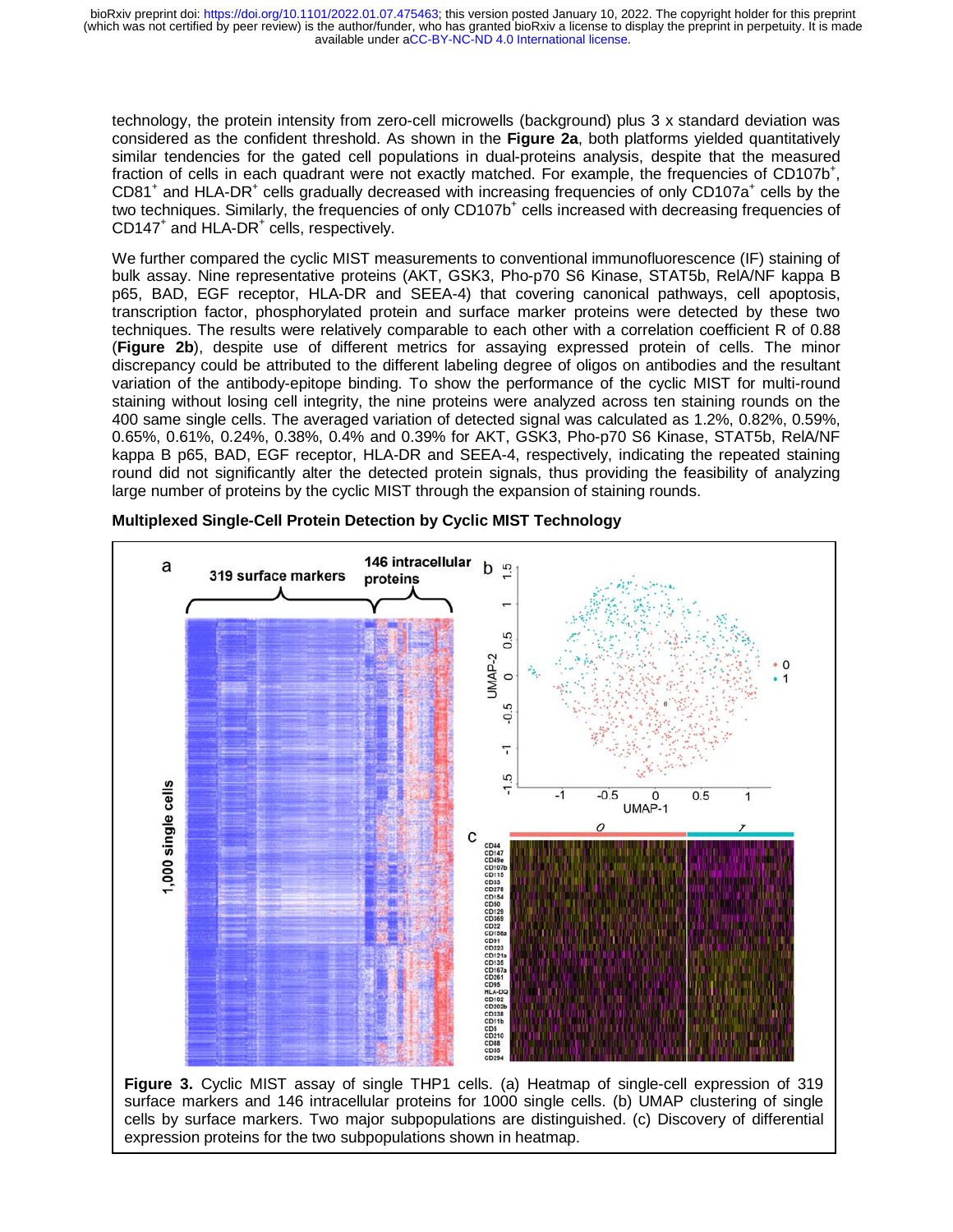The 465-protein panel has been applied to the THP1 cells and CD4<sup>+</sup> T cells. The 316 surface markers of the panel include 299 cluster of differentiation (CD) proteins and 17 other membrane proteins. Most known surface markers in hematopoietic cell differentiation are covered by this panel. The additional 146 intracellular proteins involving 55 signaling proteins, 10 transcription factors, and 81 other proteins important to immune response, cell differentiation, and various immune cell functions. 10 rounds of the detection by the cyclic MIST were executed with up to 50 proteins for each. The surface markers are expectedly in lower signal intensities than intracellular proteins in general (**Figure 3a**). The entire population was generally clustered into two groups (**Figure 3b**) on the UMAP figure. That might be because THP1 cells are relatively uniform and have been cultured for almost 10 passages. Through differential expression analysis, we found the cohorts of proteins significantly expressed in both groups (**Figure 3c**). Notably, only the portion of membrane proteins was used in the clustering and differential expression analysis, in order to identify the surface markers for various subpopulations. Gene ontology analysis of the biological process on String indicates that the cluster 0 proteins are more involved in cellcell adhesion and immune response-inhibiting signal transduction. By contrast, the cluster 1 proteins are more related with positive regulation of immune response and cytokine-mediated signaling pathway. Thus, the cluster 0 cells might be more quiescent and tend to adhere to the surface, whereas the cluster 1 cells are receiving certain stimulation that should not be the same simulation by infection since none of them were stimulated in the cell culture. We last examined CD4<sup>+</sup> T cells with the same panel of 465 proteins by the cyclic MIST technology. After removing the background, the entire population is clustered into 6 groups with distinctive protein expression profiles (**Figure 4a**) where only surface markers are used for clustering. With each group, the proteins show relatively strong correlation with each other (**Figure 4b**). We particularly investigated group 4 and group 3 since their protein profiles are quite different. The dataset allows us to compare intracellular protein expression between these two groups. It was found group 3 cells express more p-BTK, JAK3, cofilin, Ikb-α, T-bet and PTEN proteins than group 4. KEGG pathway analysis indicates that cell differentiation pathways and apoptotic pathways are active in these



surface markers. Only surface markers are used for clustering. 6 groups of subpopulations are identified. (b) Protein-protein correlation heatmap of surface markers. Red indicate relative high values and blue is low values.

cells.

### **Conclusion**

In summary, we report the development of an advanced proteomic technology, Cyclic MIST, to simultaneously measure large number of proteins in single cells. This technique records so far the highest multiplexity (465) for protein analysis in single cells, and the extent of the detection multiplexity could be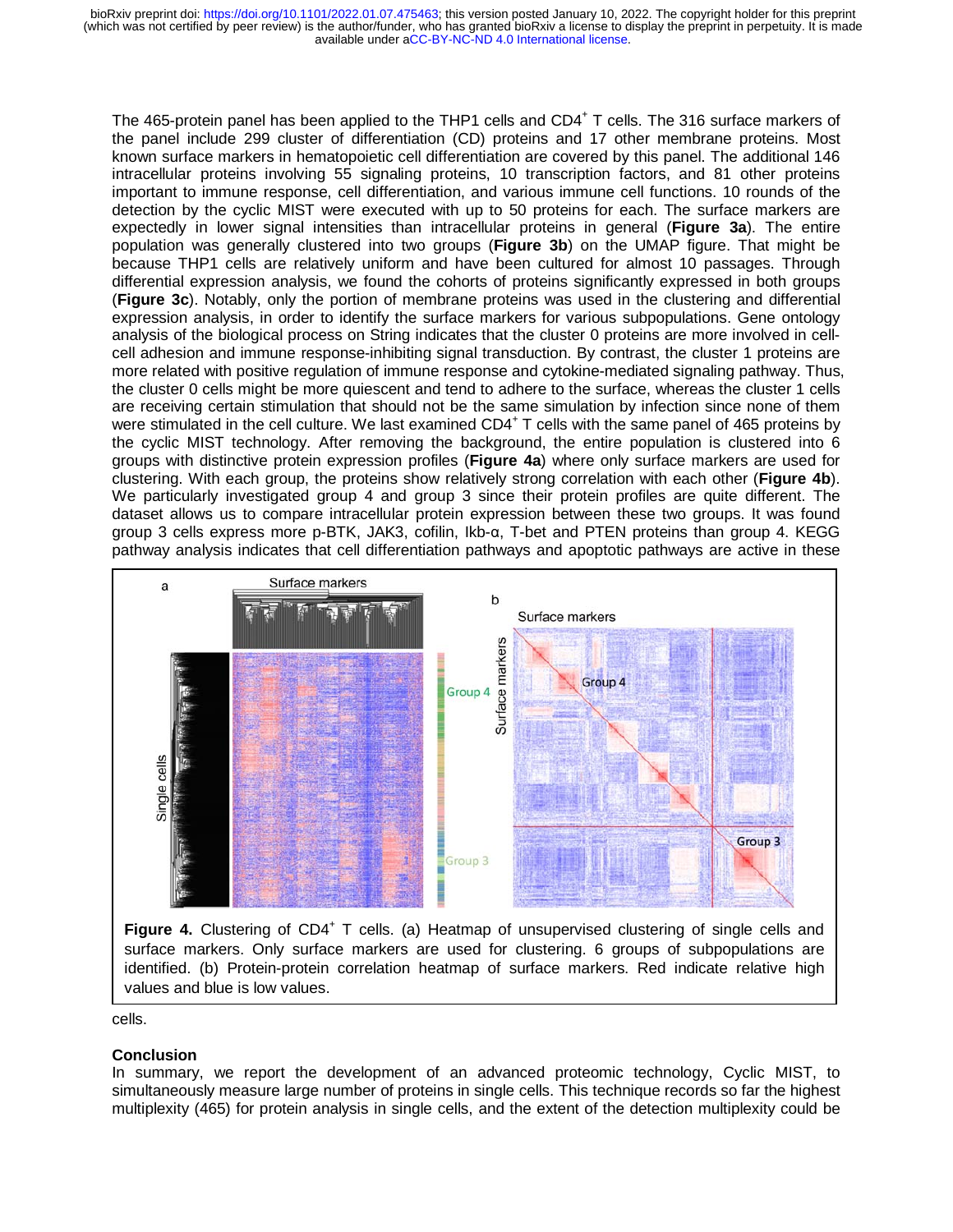further improved by simply increasing the immunostaining round and the number of decoding cycles. Comparison of the Cyclic MIST with standard flow cytometry and fluorescence immunostaining demonstrated its high performance in the detection sensitivity, reproducibility, and regenerability of singlecell protein analysis. By applying this technology to  $CD4^+$  T cells, significant cell heterogeneity and substantially different subpopulations were demonstrated, and further allowing for the analysis of the intracellular networks corresponding to each specific cell subsets. We anticipate the Cyclic MIST could provide new insights in single-cell studies at the protein level to identify phenotypic variation among subpopulations of T cells, and also expect this emerging technique could be coupled with other advanced single-cell sequencing methods to elucidate underlying mechanisms of immune responses and improve the performance of immunotherapy and drug delivery.

## **Materials and Methods**

**Microchip fabrication.** The poly(dimethylsiloxane) (PDMS) microwell chip was fabricated using standard soft-lithographic techniques. A replicate with patterns of photoresists on a silicon wafer was first obtained through photolithography. Then the PDMS prepolymer (Sylgard 184; Dow Corning) and curing agent were mixed in a ratio of 10:1 (w/w) and cast on the patterned replicate. After baking at 80 °C for 2 h, the cured PDMS was separated from the replicate and cut off into pre-designed size and shape for further use. The size of each microwell on the microchip is 50  $\mu$ m (length)  $\times$  50  $\mu$ m (width)  $\times$  40  $\mu$ m (depth).

**MIST microbeads array preparation.** Polystyrene microbeads (2 µm; Life Technologies) were modified with oligonucleotides (15-20 bases) first before patterning. Specifically, 100  $\mu$ L of amine bearing microbeads solution was firstly reacted with 10 mM bis(sulfosuccinimidyl)suberate crosslinker (BS3; Life Technologies) in phosphate buffered saline (PBS, pH 7.4) solution for 15 mins. After washing by Milli-Q water three times, the microbeads were incubated with 1% poly-L-lysine (PLL; Ted Pella) in pH 8.5 PBS solution for 3 h. The PLL-coated microbeads were rinsed with PBS and further reacted with 300 µM amine-ended oligos (Integrated DNA Technologies) and 2 mM BS3 solutions for 3 h. The microbeads were thoroughly washed with Milli-Q water for further use. Patterning of MIST microbeads array was followed by the previous protocol. Briefly, the 50 types of microbeads carrying different oligos were mixed together in equal portion (16 μL for each) and then mixed with 200 μL of blank microbeads to enhance signal differentiation during imaging. The microbead mixture was deposited onto a cleanroom adhesive tape (VWR) attached on a glass slide and left dry. Subsequently, the array was sonicated for 1 min to remove the excess layers of microbeads on the tape, resulting in the formation of a uniform microbeads monolayer.

**Preparation of photocleavable biotinylated oligo-antibody conjugate.** Custom designed biotinylated oligos were purchased from Integrated DNA Technologies and used as received. The crosstalk reactivity of each oligo with other oligos has been validated in our previous report $31$ . It is noteworthy that the oligos conjugated to antibodies are complementary to the oligos modified on the microbeads of the MIST array. The conjugation reaction of oligos with antibodies was performed in a dark environment due to the light sensitivity of photocleavable chemicals. Antibodies were concentrated to at least 1 mg/mL using 10 K MWCO centrifuge centrifugal filter (Amicon; Thermo Fisher) and then the solvent changed to a pH 8.0 PBS buffer by 7K MWCO Zeba spin desalting columns (Thermo Fisher). Afterwards, 50 µL of antibodies were reacted with 10 mM photocleavable azido-NHS ester (Click Chemistry Tools) at 1: 25 molar ratio for 2 h. Meanwhile, 30 µL of 200 µM amine-ended biotinylated oligos was incubated with 100 mM photocleavable DBCO-NHS ester (Click Chemistry Tools) at 1: 20 molar ratio for 2 h. The azidoantibodies and DBCO-oligos were both buffer exchanged to pH 7.4 in PBS using the Zeba spin desalting columns and then mixed together for overnight reaction. The resulted conjugates were further purified on a FPLC workstation (AKTA; Bio-Rad) with Superdex® 200 gel filtration column at 0.5 min/mL isocratic flow of PBS buffer. The collected products were concentrated to 0.5 mg/mL using 10 K MWCO centrifuge centrifugal filter and stored at 4°C for further use. The degree of oligo-antibody conjugation efficiency was determined as previously reported $31$ .

**Cell culture and processing.** The human monocyte cell line THP-1 was purchased from ATCC (TIB-202) and routinely cultured in RPMI 1640 medium (Life Technologies) containing 10% (v/v) fetal bovine serum (FBS), 100 units/mL penicillin, 100 µg/mL streptomycin and 0.05 mM 2-mercaptoethanol (Sigma-Aldrich) at 37 °C in 5%  $CO<sub>2</sub>$  incubator. The THP-1 cells were passaged for 2-3 days with a cell density of 80%-90%. The Human Peripheral Blood CD4<sup>+</sup> T cells were purchased from Lonza Group Inc. The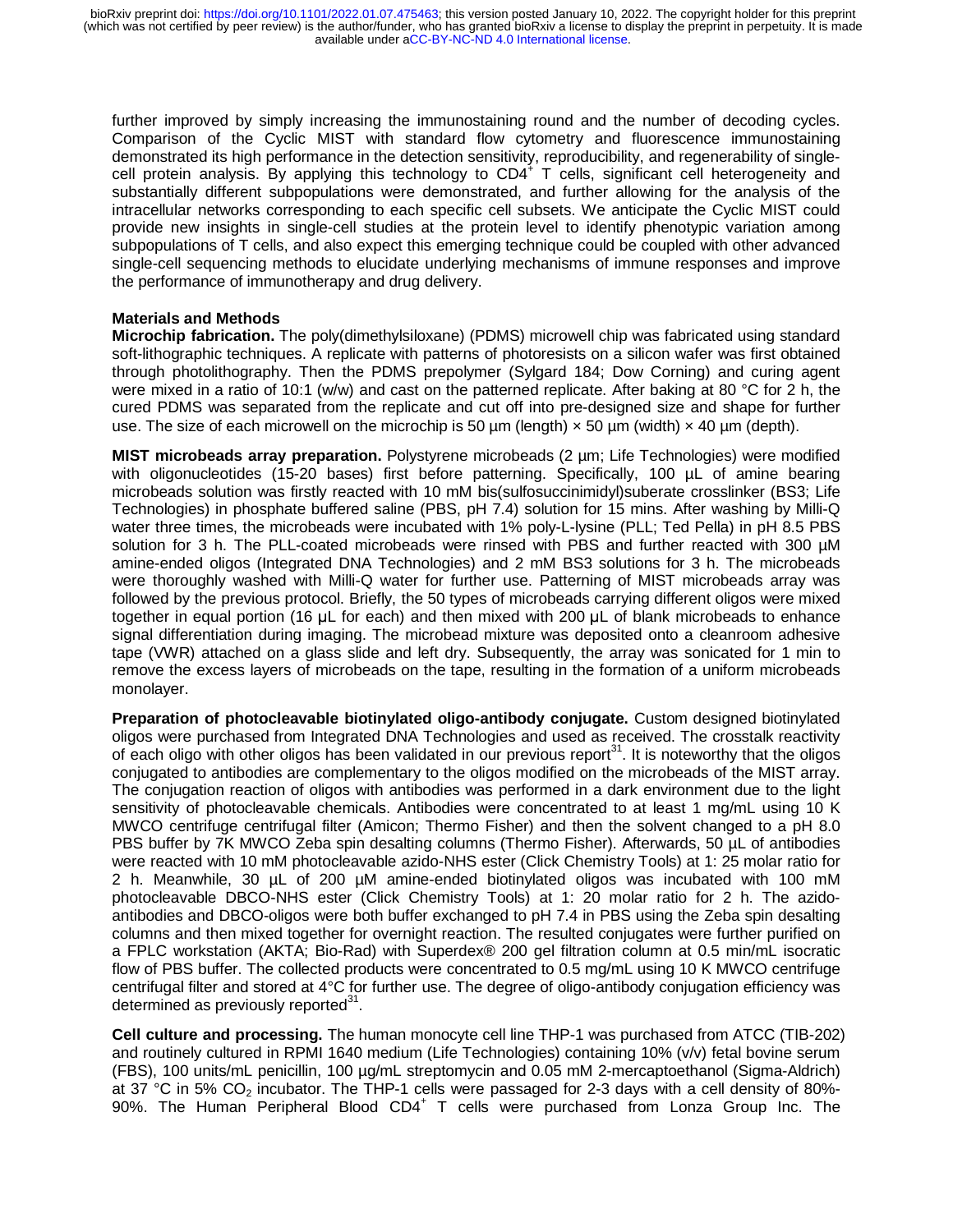cryopreserved CD4<sup>+</sup> T cells were thawed by warming frozen cryovials in a 37°C water bath and transferred into 5 mL of the freshly RPMI 1640 medium. Then the CD4<sup>+</sup> T cells was centrifugated at 125  $\times$ g for 5 mins and washed three times by RPMI 1640, counted using a Countess automated cell counter, and resuspended in RPMI 1640 to a density of 1x10 $^6$  cells/mL for cell loading in subsequent cyclic MIST assay.

**Flow cytometry analysis.** For surface marker staining of THP-1 cells, cells were harvested in 10<sup>6</sup> cells/mL and split into antibodies and isotype control panels. Then the cells were fixed with 4% paraformaldehyde (PFA) and blocked and permeabilized with a 5% fetal bovine serum (FBS)/0.1% saponin/PBS solution for 30 mins at room temperature (RT). After washing three times with PBS, the cells were incubated with anti-human CD107a, CD107b, CD81, HLA-DR or CD147 conjugated with fluorophore Alexa 488, APC or AF-647 (BioLegend) in the blocking buffer for 1 h at RT. As a negative control, cells were also stained with the control isotype corresponding to each primary antibody. Following a wash step, the cells were resuspended with a 0.5% BSA/PBS solution in a FACS tube and analyzed with a FACSAria IIIu Cell Sorter (BD Biosciences), recording 20,000 events for each sample. The data was analyzed with FlowJo software, and the isotype-matched controls were used as baseline reference for cell segregation.

**Cyclic MIST detection.** A cell suspension containing 10,000 cells was applied on a PDMS microwell chip and placed on a shaker with a speed of 40 rpm/min for cell loading. The chip was gently washed with PBS buffer to remove excess cells. After fixation and permeabilization, the cells in the microwells were incubated with a blocking buffer containing 10% goat serum, 1 mg/mL freshly prepared Salmon sperm DNA (Thermo Fisher) and 0.1% Tween 20 in PBS for 1 h. The cells were then stained with a cocktail solution of the photocleavable biotinylated oligos-antibodies conjugates for 1 h. After washing of the cells with PBST containing 0.1% Tween 20 and 5% goat serum, the microchip with cells was mated with a MIST microbead array and clamped tightly. The whole setup was exposed to a 365-nm UV light for 10 mins to release the biotinylated oligos and allow the oligos hybridized on the MIST array. The MIST array was separated from the PDMS chip and washed with 5% goat serum/PBS solution. For protein signal visualization, the MIST array was incubated with 10 µg/mL streptavidin-Alexa Fluor 647 dye (Life Technologies) in 5% goat serum/PBS solution for 15 mins and detected under a fluorescence microscope. Meanwhile, the antibodies on the cells of the microwell chip were washed with a pH 6.6 Gentle Ag/Ab Elution Buffer (Pierce) three time for 5 mins each. Following antibody stripping, cells were rinsed with PBS, washed with the blocking buffer for 5 mins each and blocked for 1 h, initiating the next staining round by adding another conjugate cocktail.

**MIST array decoding process.** After signal detection by the microscope, the MIST array was washed by 1 M NaOH solution for 3 mins to dissociate the hybridized oligos, only leaving the single stranded oligos on the microbeads. Subsequently, a cocktail solution of 200 nM complementary oligos tagged with four different fluorophores (Alexa Fluor 488, Cy3, Cy5 and Alexa Fluor 750) in a hybridization buffer (40% formamide and 10% dextran sulfate in saline-sodium citrate buffer) was applied on the array and incubated for 1 h. The array was thoroughly washed by the saline-sodium citrate buffer for three times and then imaged under the fluorescence microscope, obtaining the decoding "Cycle 1" signal. In the second and third decoding cycle, the procedure was followed by the same process as Cycle 1 except that different cocktail solutions of complementary oligos-fluorophores were used, resulting in the decoding "Cycle 2" and "Cycle 3" signal, respectively. These three decoding cycles by four different color dyes can maximally identify  $4^3$  (64) types of microbeads/proteins.

**Imaging processing and data requisition.** All the images in each array were automatically taken by a Nikon Ti2 inverted fluorescence microscope equipped with a motorized stage, and a lab-developed MATLAB program code was used for image registration, signal quantification, and color determination of each microbeads throughout the three decoding cycles. Basically, the bright field images of microbeads were read first to identify the microbeads' location, which can be utilized as a reference for image registration. The fluorescence images were used to quantify the intensity of each microbeads on the protein signal and determine the order of fluorescent color change of each microbeads on the decoding signal. After comparing the color order of each microbeads with the protein type in the decoding map, the protein ID of each microbead was determined. Then the microbeads detecting the same protein were compiled together, and their fluorescence intensities were averaged as the intensity of the detected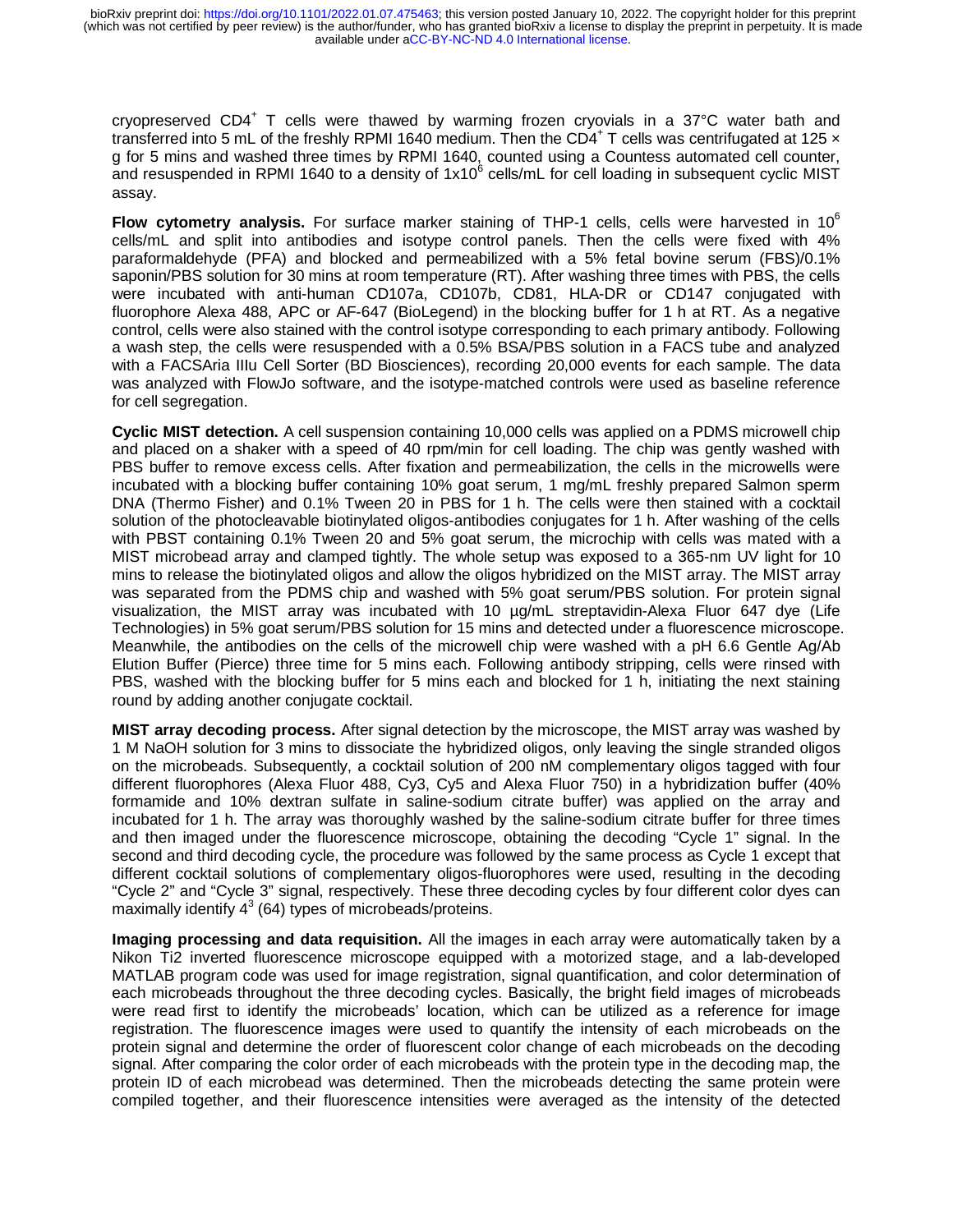protein on each array. The same procedure was repeated for the whole MIST microbeads array, producing the protein detection signal and their corresponding intensities on each array. After counting the cell number on each microwell of the PDMS chip, a final dataset was generated including the zero or one cell and the detected protein signal/intensity.

**Data analysis and statistics.** Raw counts of single-cells and zero-cells from both THP1 and T cells datasets were preprocessed using the Python packages NumPy and pandas<sup>32, 33</sup>. We applied a gating algorithm similar to flow cytometry to preprocess the single-cell data and then removed the batch effect. Single-cell data was first adjusted to remove some background noise in each round by using the equation:

$$
S_{adj} = \frac{\left(S_{ori} - \frac{S_{ori} - \mu_{BG}}{\sigma_{single}}\right)}{\mu_{BG}} * 1000 \neq (1)
$$

where  $S_{adj}$  is the adjusted signal of the single cells,  $S_{ori}$  is the original signal of the single cells,  $\mu_{BG}$  is the mean of the lowest five values of the microbeads on the MIST array as background level, and  $\sigma_{single}$  is the standard level of the background level of the standard level of the standard level of the standard level of the st the standard deviation of the background for each round. The adjusted zero cell data was then used to finish preprocessing the adjusted single-cell data by subtracting each single-cell signal by the mean of the zero-cell protein plus a factor of the standard deviation of the zero-cell protein for that particular signal. Negative values were set to 0 and rows with incomplete data were dropped. The data were further converted in log2 scale before the use of limma's removeBatchEffect function to remove potential batch effects within the data $34$ . The resulting data was then clustered and labeled with their appropriate batch/round group, as a quality control check to ensure that the proteins within the clusters and batches are well dispersed. In both THP1 and CD4+ T cells, the batch corrected datasets were separated into the membrane protein and intracellular protein groups and analyzed using the R package Seurat<sup>35</sup>. The batch corrected datasets were imputed into principal component analysis (PCA) after scaling the data and finding its variable features. Uniform manifold approximation and projection (UMAP) was used for dimension reduction and visualization of the THP1 and T cell clusters after the PCA analysis using the default Louvain algorithm. For the membrane group of the THP1 cell clusters, the UMAP parameters chosen were dims=1:5, n.neighbors=50, spread=2, and min.dist=0.001. For both the intracellular group of the THP1 cell clusters and the membrane group of the T cell clusters, the UMAP parameters chosen were dims=1:15, n.neighbors=50, spread=2, and min.dist=0.001. Both sets of the data were then further analyzed with a heatmap of the top differentially expressed proteins per cluster based on the average log2 fold change within the proteins. Heatmap was either generated by R programs or the Morpheus program (https://software.broadinstitute.org/morpheus). Gene ontology analysis was performed on String with the input of Uniprot IDs for each protein.

## **Acknowledgements**

This work was supported by the National Institutes of Health R21AG072076 and R01GM128984 allocated to J. W.

## **Author contributions**

L. Y and J. W designed the study, performed the experiments, provided data analysis and wrote the manuscript. J. L assisted in the data processing and bioinformatic analysis. R. R. optimized the code of MATLAB program. All the authors reviewed the manuscript and approved the submission.

## **Competing interests**

The authors declare no competing financial interests.

### **References**

- 1. von Andrian UH, Mackay CR. Advances in immunology: T-cell function and migration Two sides of the same coin. *New Engl J Med* **343**, 1020-1033 (2000).
- 2. Masopust D, Schenkel JM. The integration of T cell migration, differentiation and function. *Nat Rev Immunol* **13**, 309-320 (2013).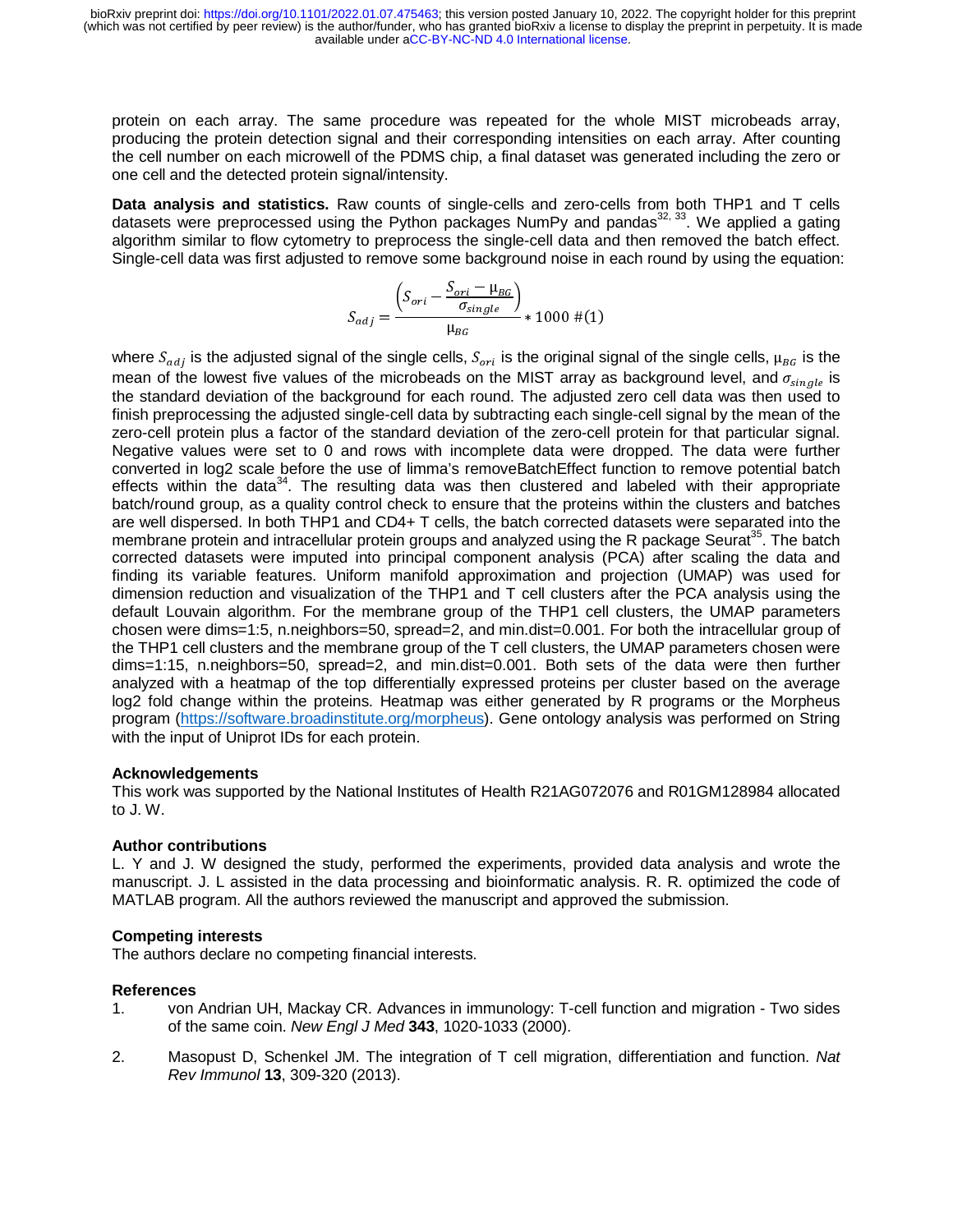- 3. Stemberger C, Neuenhahn M, Gebhardt FE, Schiemann M, Buchholz VR, Busch DH. Stem celllike plasticity of naive and distinct memory CD8(+) T cell subsets. *Semin Immunol* **21**, 62-68 (2009).
- 4. Gattinoni L*, et al.* A human memory T cell subset with stem cell-like properties. *Nat Med* **17**, 1290-U1325 (2011).
- 5. Bluestone JA, Mackay CR, O'Shea JJ, Stockinger B. The functional plasticity of T cell subsets. *Nat Rev Immunol* **9**, 811-816 (2009).
- 6. Kumar BV, Connors TJ, Farber DL. Human T Cell Development, Localization, and Function throughout Life. *Immunity* **48**, 202-213 (2018).
- 7. Goronzy JJ, Weyand CM. Successful and Maladaptive T Cell Aging. *Immunity* **46**, 364-378 (2017).
- 8. Geginat J*, et al.* Plasticity of human CD4 T cell subsets. *Front Immunol* **5**, (2014).
- 9. Villani AC*, et al.* Single-cell RNA-seq reveals new types of human blood dendritic cells, monocytes, and progenitors. *Science* **356**, (2017).
- 10. Zheng GXY*, et al.* Massively parallel digital transcriptional profiling of single cells. *Nat Commun* **8**, (2017).
- 11. Mereu E*, et al.* Benchmarking single-cell RNA-sequencing protocols for cell atlas projects. *Nat Biotechnol* **38**, 747-+ (2020).
- 12. Park JE*, et al.* A cell atlas of human thymic development defines T cell repertoire formation. *Science* **367**, 868-+ (2020).
- 13. Su YP*, et al.* Multi-Omics Resolves a Sharp Disease-State Shift between Mild and Moderate COVID-19. *Cell* **183**, 1479-+ (2020).
- 14. Wilk AJ*, et al.* A single-cell atlas of the peripheral immune response in patients with severe COVID-19. *Nat Med* **26**, 1070-+ (2020).
- 15. Breker M, Schuldiner M. The emergence of proteome-wide technologies: systematic analysis of proteins comes of age. *Nat Rev Mol Cell Bio* **15**, 453-464 (2014).
- 16. Labib M, Kelley SO. Single-cell analysis targeting the proteome. *Nat Rev Chem* **4**, 143-158 (2020).
- 17. Marx V. A dream of single-cell proteomics. *Nat Methods* **16**, 809-812 (2019).
- 18. Seder RA, Ahmed R. Similarities and differences in CD4(+) and CD8(+) effector and memory T cell generation. *Nat Immunol* **4**, 835-842 (2003).
- 19. Battle A*, et al.* Impact of regulatory variation from RNA to protein. *Science* **347**, 664-667 (2015).
- 20. Liu YS, Beyer A, Aebersold R. On the Dependency of Cellular Protein Levels on mRNA Abundance. *Cell* **165**, 535-550 (2016).
- 21. Uhlen M*, et al.* Tissue-based map of the human proteome. *Science* **347**, (2015).
- 22. Aebersold R*, et al.* How many human proteoforms are there? *Nat Chem Biol* **14**, 206-214 (2018).
- 23. Darmanis S*, et al.* Simultaneous Multiplexed Measurement of RNA and Proteins in Single Cells. *Cell Rep* **14**, 380-389 (2016).
- 24. Peterson VM*, et al.* Multiplexed quantification of proteins and transcripts in single cells. *Nat Biotechnol* **35**, 936-+ (2017).